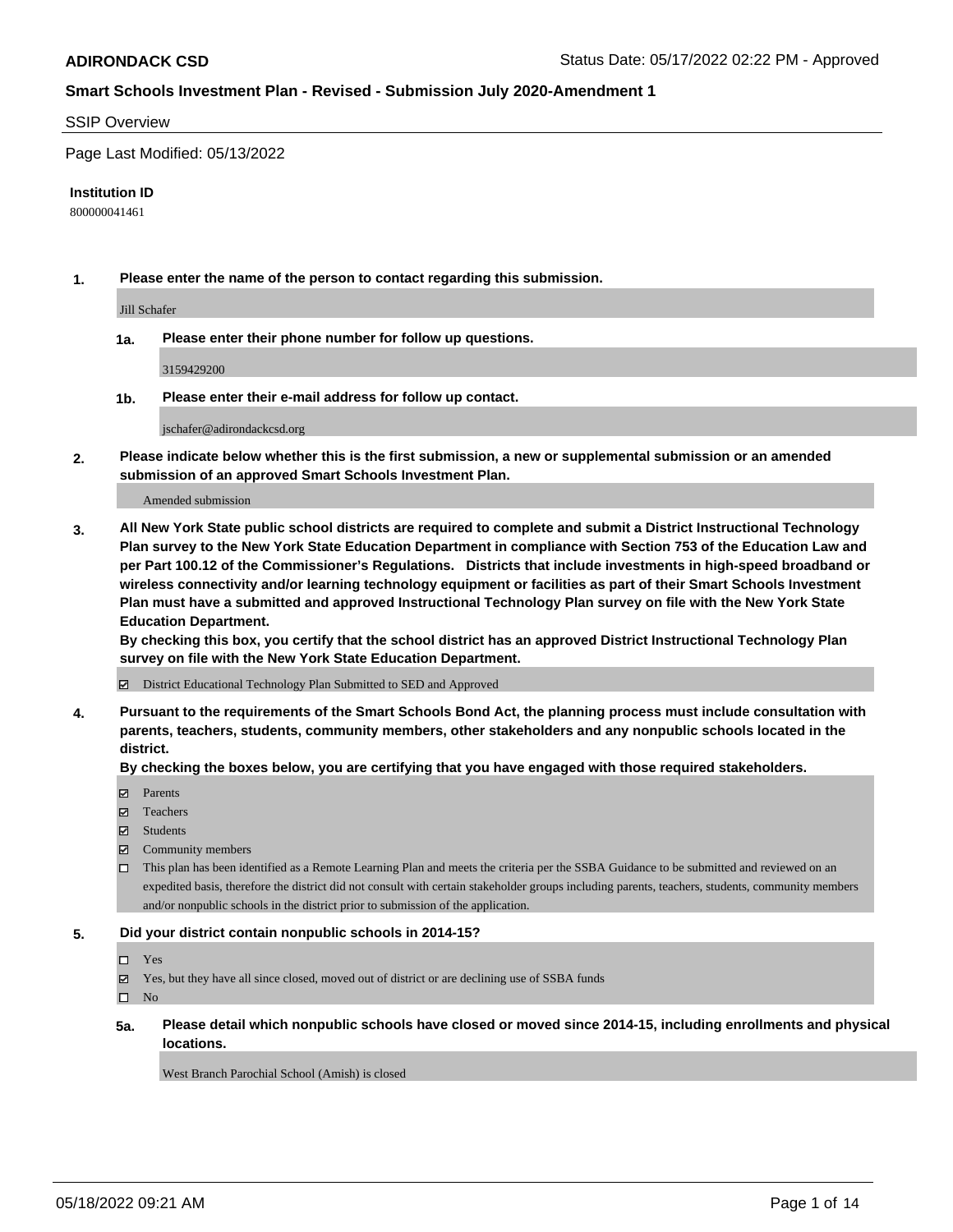#### SSIP Overview

Page Last Modified: 05/13/2022

#### **6. Certify that the following required steps have taken place by checking the boxes below:**

- The district developed and the school board approved a preliminary Smart Schools Investment Plan.
- $\boxtimes$  The preliminary plan was posted on the district website for at least 30 days. The district included an address to which any written comments on the plan should be sent.
- $\boxtimes$  The school board conducted a hearing that enabled stakeholders to respond to the preliminary plan. This hearing may have occured as part of a normal Board meeting, but adequate notice of the event must have been provided through local media and the district website for at least two weeks prior to the meeting.
- The district prepared a final plan for school board approval and such plan has been approved by the school board.
- $\boxtimes$  The final proposed plan that has been submitted has been posted on the district's website.
- This Plan has been identified as a Remote Learning Plan and meets the criteria per the SSBA Guidance to be submitted and reviewed on an expedited basis, therefore this plan has not met certain stakeholder engagement requirements including, consulting with nonpublic schools in advance of plan submission, having the school board conduct a hearing on the plan and/or posting the plan to the district website for a minimum of 30 days. This district will post the Remote Learning Plan to the district's website upon submission of the application.
- **6a. Please upload the proposed Smart Schools Investment Plan (SSIP) that was posted on the district's website, along with any supporting materials. Note that this should be different than your recently submitted Educational Technology Survey. The Final SSIP, as approved by the School Board, should also be posted on the website and remain there during the course of the projects contained therein.**

Investment\_Plan\_Website\_Sept\_16.pdf

**6b. Enter the webpage address where the final Smart Schools Investment Plan is posted. The Plan should remain posted for the life of the included projects.**

https://www.adirondackcsd.org/UserFiles/Servers/Server\_3347547/File/Technology/Investment%20Plan%20Website%20Sept%2016%20(1).pdf

**7. Please enter an estimate of the total number of students and staff that will benefit from this Smart Schools Investment Plan based on the cumulative projects submitted to date.**

1,350

**8. An LEA/School District may partner with one or more other LEA/School Districts to form a consortium to pool Smart Schools Bond Act funds for a project that meets all other Smart School Bond Act requirements. Each school district participating in the consortium will need to file an approved Smart Schools Investment Plan for the project and submit a signed Memorandum of Understanding that sets forth the details of the consortium including the roles of each respective district.**

 $\Box$  The district plans to participate in a consortium to partner with other school district(s) to implement a Smart Schools project.

**9. Please enter the name and 6-digit SED Code for each LEA/School District participating in the Consortium.**

| <b>Partner LEA/District</b> | <b>ISED BEDS Code</b> |
|-----------------------------|-----------------------|
| (No Response)               | (No Response)         |

#### **10. Please upload a signed Memorandum of Understanding with all of the participating Consortium partners.**

(No Response)

#### **11. Your district's Smart Schools Bond Act Allocation is:**

\$1,397,402

#### **12. Final 2014-15 BEDS Enrollment to calculate Nonpublic Sharing Requirement**

|            | <b>Public Enrollment</b> | Nonpublic Enrollment | <b>Total Enrollment</b> | l Nonpublic Percentage |
|------------|--------------------------|----------------------|-------------------------|------------------------|
| Enrollment | .240                     |                      | 1.240.00                | 0.00                   |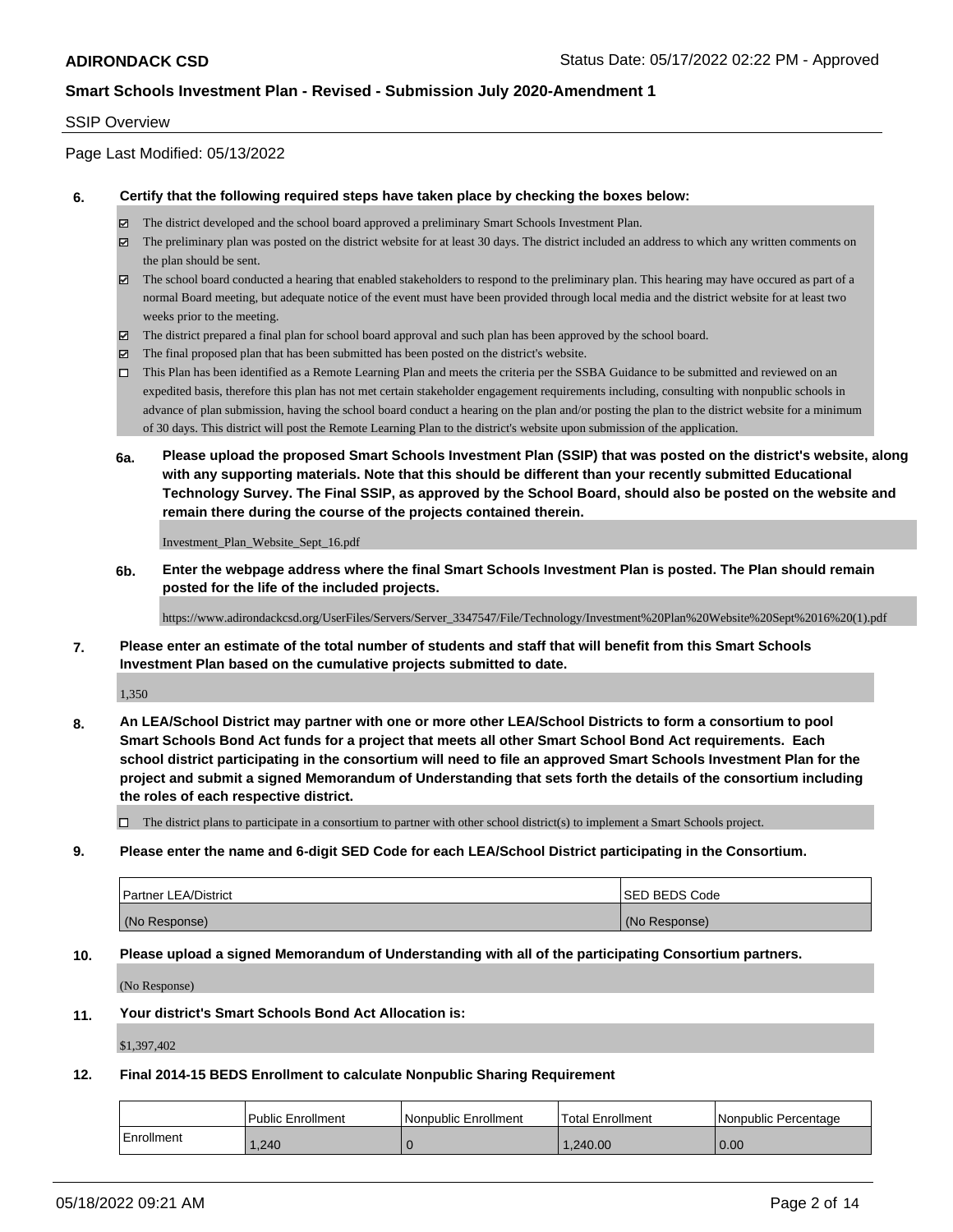## SSIP Overview

Page Last Modified: 05/13/2022

**13. This table compares each category budget total, as entered in that category's page, to the total expenditures listed in the category's expenditure table. Any discrepancies between the two must be resolved before submission.**

|                                            | Sub-Allocations | <b>Expenditure Totals</b> | <b>Difference</b> |
|--------------------------------------------|-----------------|---------------------------|-------------------|
| <b>School Connectivity</b>                 | 0.00            | 0.00                      | 0.00              |
| Connectivity Projects for<br>Communities   | 0.00            | 0.00                      | 0.00              |
| Classroom Technology                       | 84.700.00       | 84,700.00                 | 0.00              |
| Pre-Kindergarten Classrooms                | 0.00            | 0.00                      | 0.00              |
| Replace Transportable<br><b>Classrooms</b> | 0.00            | 0.00                      | 0.00              |
| <b>High-Tech Security Features</b>         | 0.00            | 0.00                      | 0.00              |
| Nonpublic Loan                             | 0.00            | 0.00                      | 0.00              |
| Totals:                                    | 84.700          | 84,700                    | 0                 |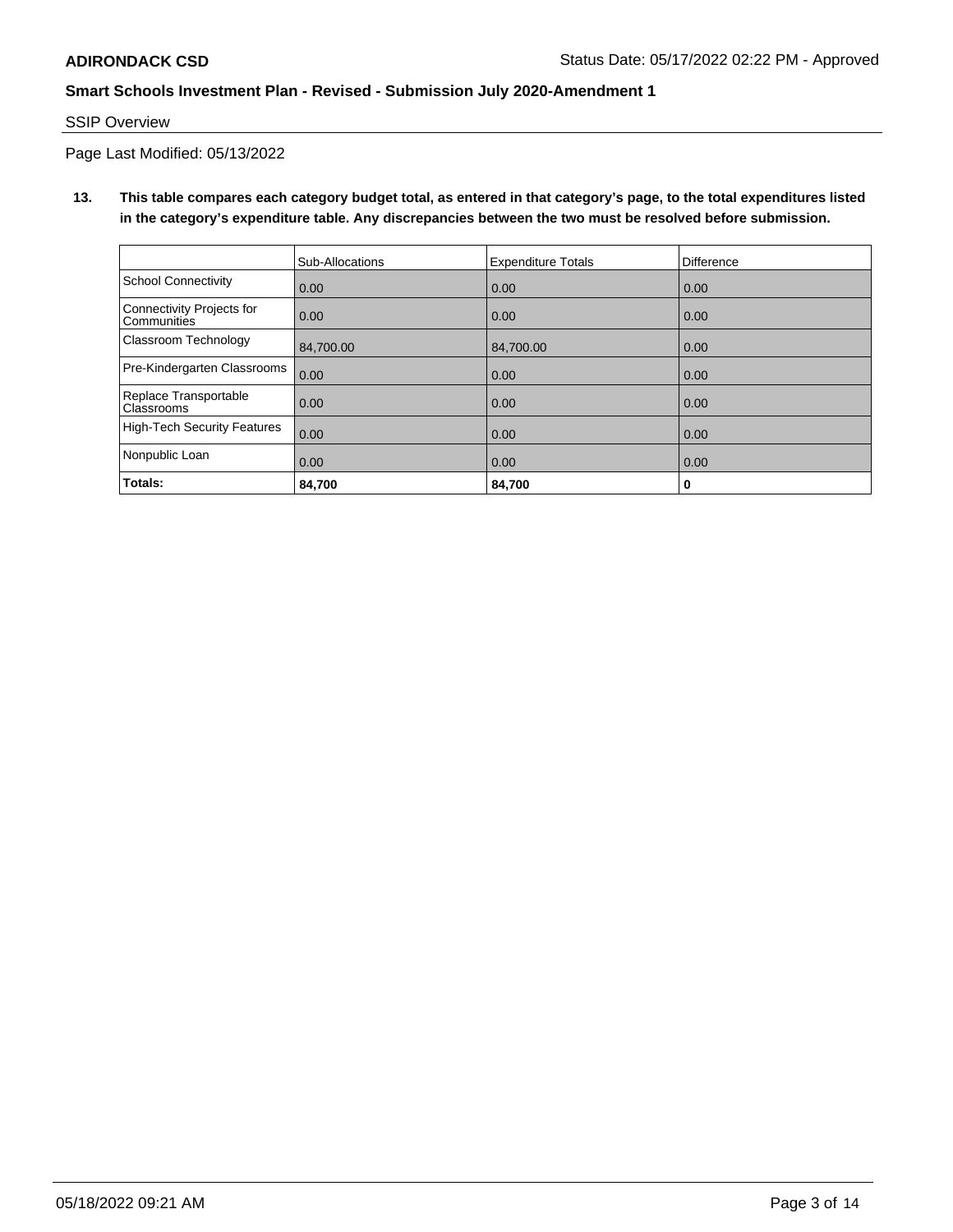#### School Connectivity

Page Last Modified: 02/15/2022

- **1. In order for students and faculty to receive the maximum benefit from the technology made available under the Smart Schools Bond Act, their school buildings must possess sufficient connectivity infrastructure to ensure that devices can be used during the school day. Smart Schools Investment Plans must demonstrate that:**
	- **• sufficient infrastructure that meets the Federal Communications Commission's 100 Mbps per 1,000 students standard currently exists in the buildings where new devices will be deployed, or**
	- **• is a planned use of a portion of Smart Schools Bond Act funds, or**
	- **• is under development through another funding source.**

**Smart Schools Bond Act funds used for technology infrastructure or classroom technology investments must increase the number of school buildings that meet or exceed the minimum speed standard of 100 Mbps per 1,000 students and staff within 12 months. This standard may be met on either a contracted 24/7 firm service or a "burstable" capability. If the standard is met under the burstable criteria, it must be:**

**1. Specifically codified in a service contract with a provider, and**

**2. Guaranteed to be available to all students and devices as needed, particularly during periods of high demand, such as computer-based testing (CBT) periods.**

**Please describe how your district already meets or is planning to meet this standard within 12 months of plan submission.**

(No Response)

- **1a. If a district believes that it will be impossible to meet this standard within 12 months, it may apply for a waiver of this requirement, as described on the Smart Schools website. The waiver must be filed and approved by SED prior to submitting this survey.**
	- By checking this box, you are certifying that the school district has an approved waiver of this requirement on file with the New York State Education Department.
- **2. Connectivity Speed Calculator (Required). If the district currently meets the required speed, enter "Currently Met" in the last box: Expected Date When Required Speed Will be Met.**

|                  | l Number of     | Required Speed | Current Speed in Expected Speed |                                    | Expected Date |
|------------------|-----------------|----------------|---------------------------------|------------------------------------|---------------|
|                  | <b>Students</b> | l in Mbps      | <b>Mbps</b>                     | to be Attained                     | When Reauired |
|                  |                 |                |                                 | Within 12 Months Speed Will be Met |               |
| Calculated Speed | (No Response)   | 0.00           | (No Response)                   | (No Response)                      | (No Response) |

**3. Describe how you intend to use Smart Schools Bond Act funds for high-speed broadband and/or wireless connectivity projects in school buildings.**

(No Response)

**4. Describe the linkage between the district's District Instructional Technology Plan and how the proposed projects will improve teaching and learning. (There should be a link between your response to this question and your responses to Question 1 in Section IV - NYSED Initiatives Alignment: "Explain how the district use of instructional technology will serve as a part of a comprehensive and sustained effort to support rigorous academic standards attainment and performance improvement for students."** 

**Your answer should also align with your answers to the questions in Section II - Strategic Technology Planning and the associated Action Steps in Section III - Action Plan.)**

(No Response)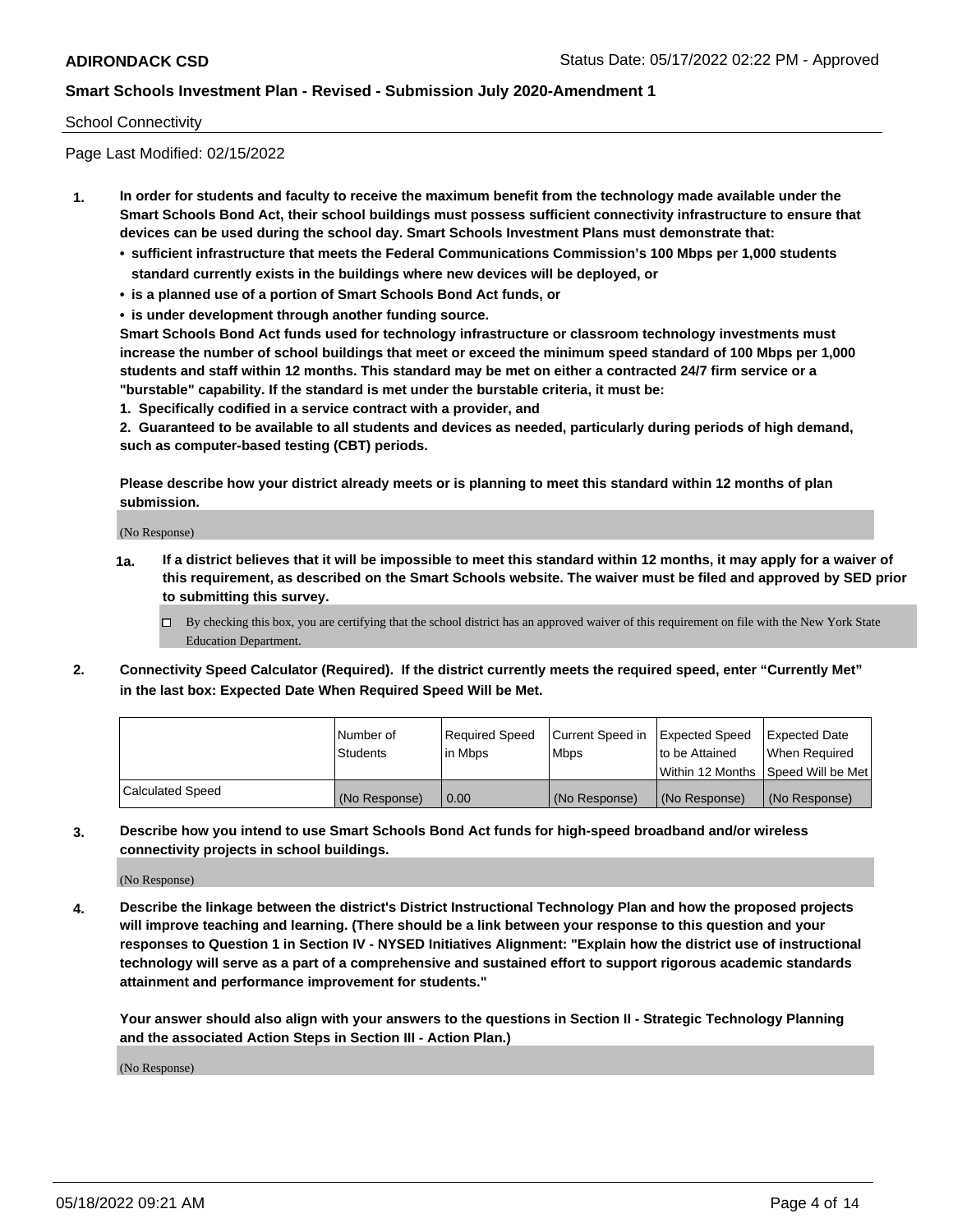#### School Connectivity

Page Last Modified: 02/15/2022

**5. If the district wishes to have students and staff access the Internet from wireless devices within the school building, or in close proximity to it, it must first ensure that it has a robust Wi-Fi network in place that has sufficient bandwidth to meet user demand.**

**Please describe how you have quantified this demand and how you plan to meet this demand.**

(No Response)

**6. Smart Schools plans with any expenditures in the School Connectivity category require a project number from the Office of Facilities Planning. Districts must submit an SSBA LOI and receive project numbers prior to submitting the SSIP. As indicated on the LOI, some projects may be eligible for a streamlined review and will not require a building permit.**

**Please indicate on a separate row each project number given to you by the Office of Facilities Planning.**

| Project Number   |  |
|------------------|--|
| (No<br>Response) |  |

**7. Certain high-tech security and connectivity infrastructure projects may be eligible for an expedited review process as determined by the Office of Facilities Planning.**

**Was your project deemed eligible for streamlined review?**

(No Response)

#### **8. Include the name and license number of the architect or engineer of record.**

| Name          | License Number |
|---------------|----------------|
| (No Response) | (No Response)  |

#### **9. Public Expenditures – Loanable (Counts toward the nonpublic loan calculation)**

| Select the allowable expenditure type.<br>Repeat to add another item under each type. | <b>PUBLIC</b> Items to be<br>l Purchased | Quantity         | Cost Per Item    | <b>Total Cost</b> |
|---------------------------------------------------------------------------------------|------------------------------------------|------------------|------------------|-------------------|
| (No Response)                                                                         | (No Response)                            | (No<br>Response) | (No<br>Response) | $\overline{0.00}$ |
|                                                                                       |                                          | -0               | 0.00             |                   |

#### **10. Public Expenditures – Non-Loanable (Does not count toward nonpublic loan calculation)**

| Select the allowable expenditure | <b>PUBLIC</b> Items to be purchased | Quantity      | Cost per Item | <b>Total Cost</b> |
|----------------------------------|-------------------------------------|---------------|---------------|-------------------|
| type.                            |                                     |               |               |                   |
| Repeat to add another item under |                                     |               |               |                   |
| each type.                       |                                     |               |               |                   |
| (No Response)                    | (No Response)                       | (No Response) | (No Response) | 0.00              |
|                                  |                                     | U             | 0.00          |                   |

#### **11. Final 2014-15 BEDS Enrollment to calculate Nonpublic Sharing Requirement (no changes allowed.)**

|            | <b>Public Enrollment</b> | Nonpublic Enrollment | <b>Total Enrollment</b> | Nonpublic Percentage |
|------------|--------------------------|----------------------|-------------------------|----------------------|
| Enrollment | .240                     |                      | 1.240.00                | 0.00                 |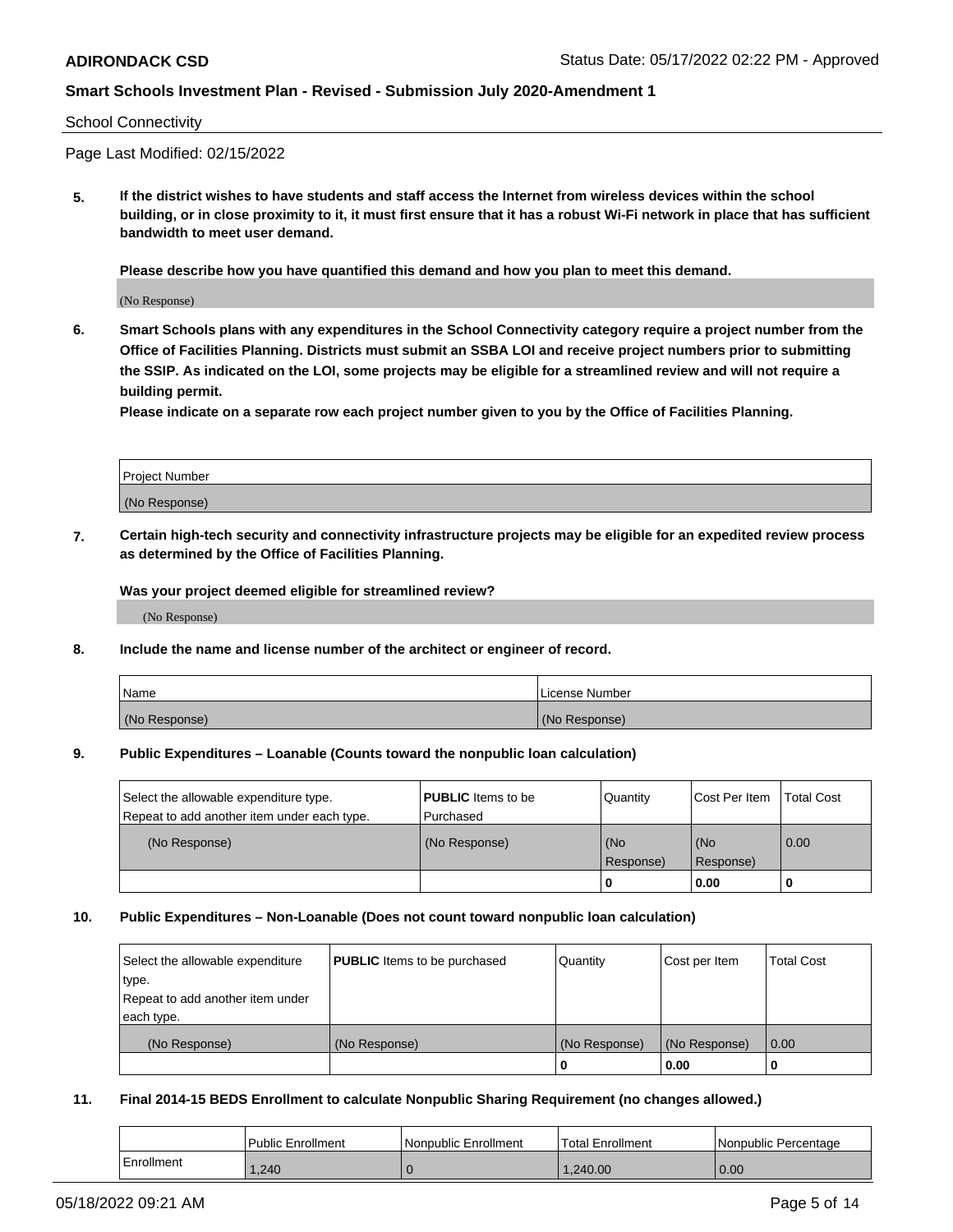## School Connectivity

Page Last Modified: 02/15/2022

## **12. Total Public Budget - Loanable (Counts toward the nonpublic loan calculation)**

|                                               | <b>Public Allocations</b> | <b>Estimated Nonpublic Loan</b><br>Amount | <b>Estimated Total Sub-Allocations</b> |
|-----------------------------------------------|---------------------------|-------------------------------------------|----------------------------------------|
| Network/Access Costs                          | (No Response)             | 0.00                                      | 0.00                                   |
| School Internal Connections and<br>Components | (No Response)             | 0.00                                      | 0.00                                   |
| Other                                         | (No Response)             | 0.00                                      | 0.00                                   |
| Totals:                                       | 0.00                      |                                           |                                        |

### **13. Total Public Budget – Non-Loanable (Does not count toward the nonpublic loan calculation)**

|                                            | Sub-          |
|--------------------------------------------|---------------|
|                                            | Allocation    |
| Network/Access Costs                       | (No Response) |
| <b>Outside Plant Costs</b>                 | (No Response) |
| School Internal Connections and Components | (No Response) |
| <b>Professional Services</b>               | (No Response) |
| Testing                                    | (No Response) |
| <b>Other Upfront Costs</b>                 | (No Response) |
| <b>Other Costs</b>                         | (No Response) |
| Totals:                                    | 0.00          |

### **14. School Connectivity Totals**

|                          | Total Sub-Allocations |
|--------------------------|-----------------------|
| Total Loanable Items     | 0.00                  |
| Total Non-Ioanable Items | 0.00                  |
| Totals:                  | 0                     |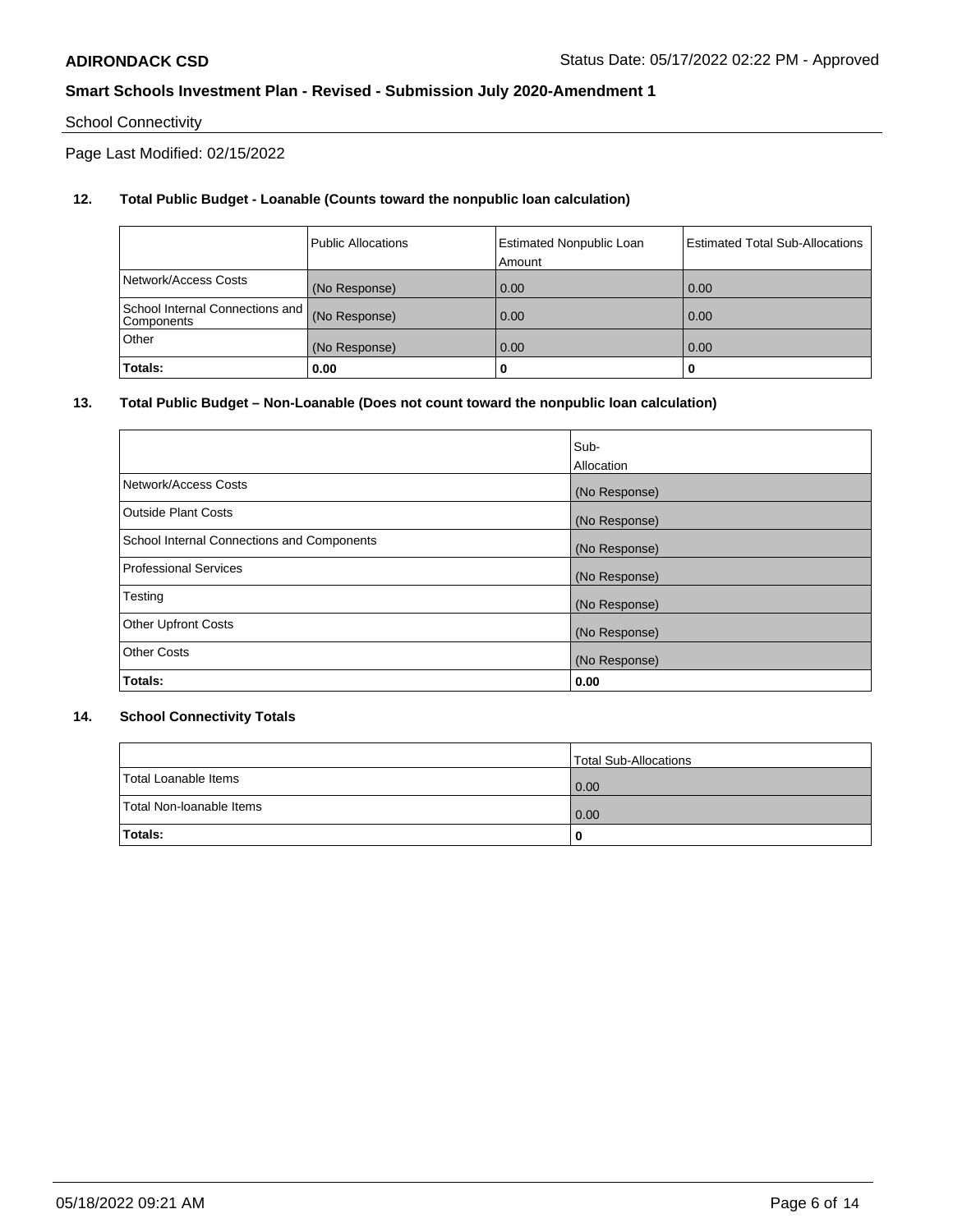Community Connectivity (Broadband and Wireless)

Page Last Modified: 02/15/2022

**1. Describe how you intend to use Smart Schools Bond Act funds for high-speed broadband and/or wireless connectivity projects in the community.**

(No Response)

**2. Please describe how the proposed project(s) will promote student achievement and increase student and/or staff access to the Internet in a manner that enhances student learning and/or instruction outside of the school day and/or school building.**

(No Response)

**3. Community connectivity projects must comply with all the necessary local building codes and regulations (building and related permits are not required prior to plan submission).**

 $\Box$  I certify that we will comply with all the necessary local building codes and regulations.

**4. Please describe the physical location of the proposed investment.**

(No Response)

**5. Please provide the initial list of partners participating in the Community Connectivity Broadband Project, along with their Federal Tax Identification (Employer Identification) number.**

| <b>Project Partners</b> | Federal ID#   |
|-------------------------|---------------|
| (No Response)           | (No Response) |

**6. Please detail the type, quantity, per unit cost and total cost of the eligible items under each sub-category.**

| Select the allowable expenditure          | Item to be purchased | Quantity      | Cost per Item | <b>Total Cost</b> |
|-------------------------------------------|----------------------|---------------|---------------|-------------------|
| type.<br>Repeat to add another item under |                      |               |               |                   |
| each type.                                |                      |               |               |                   |
| (No Response)                             | (No Response)        | (No Response) | (No Response) | 0.00              |
|                                           |                      | 0             | 0.00          |                   |

**7. If you are submitting an allocation for Community Connectivity, complete this table.**

**Note that the calculated Total at the bottom of the table must equal the Total allocation for this category that you entered in the SSIP Overview overall budget.**

|                                    | Sub-Allocation |
|------------------------------------|----------------|
| Network/Access Costs               | (No Response)  |
| Outside Plant Costs                | (No Response)  |
| <b>Tower Costs</b>                 | (No Response)  |
| <b>Customer Premises Equipment</b> | (No Response)  |
| Professional Services              | (No Response)  |
| Testing                            | (No Response)  |
| <b>Other Upfront Costs</b>         | (No Response)  |
| <b>Other Costs</b>                 | (No Response)  |
| Totals:                            | 0.00           |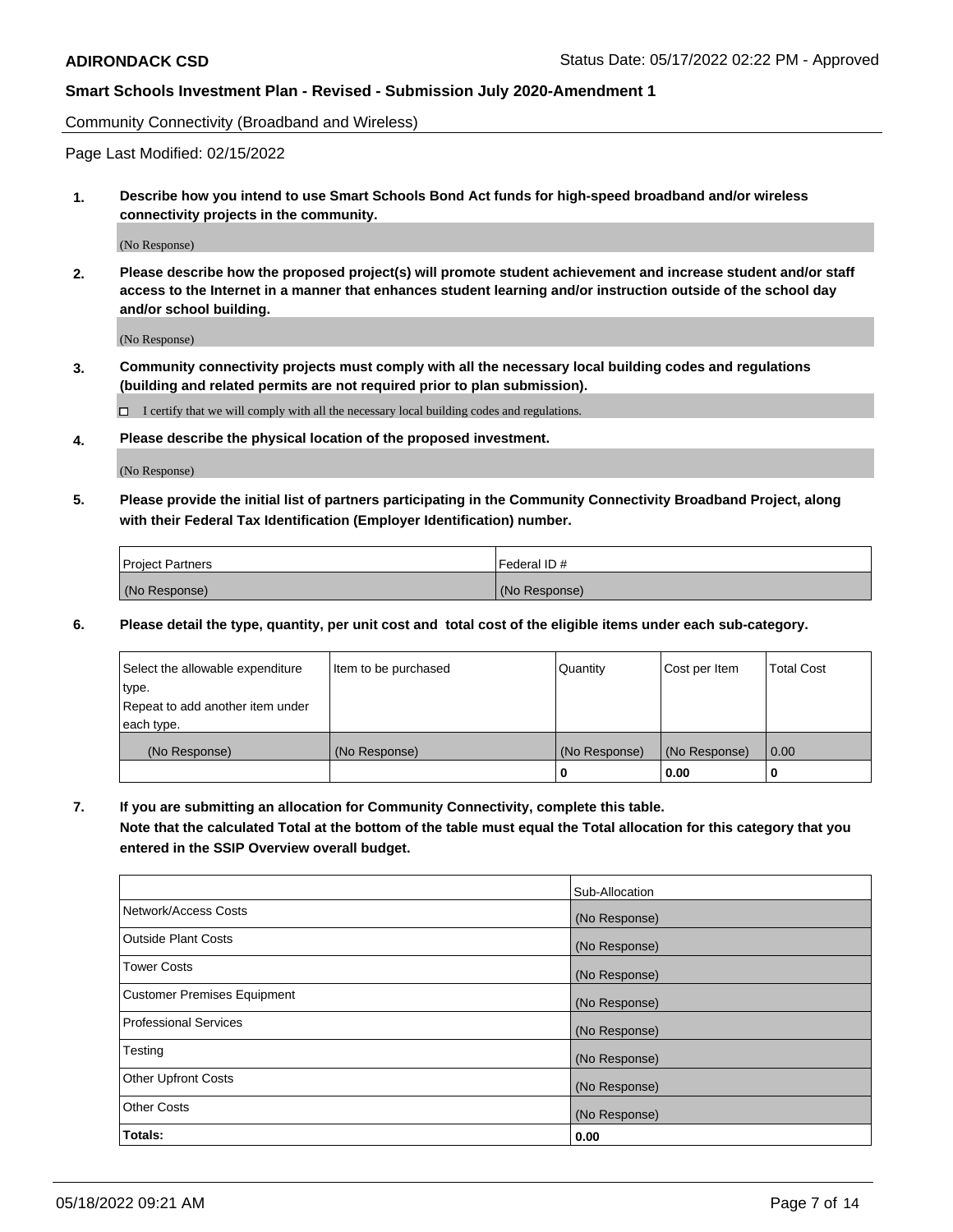### Classroom Learning Technology

Page Last Modified: 05/13/2022

**1. In order for students and faculty to receive the maximum benefit from the technology made available under the Smart Schools Bond Act, their school buildings must possess sufficient connectivity infrastructure to ensure that devices can be used during the school day. Smart Schools Investment Plans must demonstrate that sufficient infrastructure that meets the Federal Communications Commission's 100 Mbps per 1,000 students standard currently exists in the buildings where new devices will be deployed, or is a planned use of a portion of Smart Schools Bond Act funds, or is under development through another funding source.**

**Smart Schools Bond Act funds used for technology infrastructure or classroom technology investments must increase the number of school buildings that meet or exceed the minimum speed standard of 100 Mbps per 1,000 students and staff within 12 months. This standard may be met on either a contracted 24/7 firm service or a "burstable" capability. If the standard is met under the burstable criteria, it must be:**

**1. Specifically codified in a service contract with a provider, and**

**2. Guaranteed to be available to all students and devices as needed, particularly during periods of high demand, such as computer-based testing (CBT) periods.**

**Please describe how your district already meets or is planning to meet this standard within 12 months of plan submission.**

Our district already meets this standard. We currently have 1Gb communication lines.

- **1a. If a district believes that it will be impossible to meet this standard within 12 months, it may apply for a waiver of this requirement, as described on the Smart Schools website. The waiver must be filed and approved by SED prior to submitting this survey.**
	- By checking this box, you are certifying that the school district has an approved waiver of this requirement on file with the New York State Education Department.
- **2. Connectivity Speed Calculator (Required). If the district currently meets the required speed, enter "Currently Met" in the last box: Expected Date When Required Speed Will be Met.**

|                  | Number of | Required Speed | Current Speed in   Expected Speed |                | <b>Expected Date</b>                    |
|------------------|-----------|----------------|-----------------------------------|----------------|-----------------------------------------|
|                  | Students  | lin Mbps       | <b>Mbps</b>                       | to be Attained | When Required                           |
|                  |           |                |                                   |                | l Within 12 Months ISpeed Will be Met l |
| Calculated Speed | 1.212     | 121.20         | 1024                              | 1024           | Met                                     |

**3. If the district wishes to have students and staff access the Internet from wireless devices within the school building, or in close proximity to it, it must first ensure that it has a robust Wi-Fi network in place that has sufficient bandwidth to meet user demand.**

**Please describe how you have quantified this demand and how you plan to meet this demand.**

We currently have wi-fi in all four buildings. We completed a Connectivity upgrade with our first SSBA and have access points in every classroom. The wi-fi was upgraded.

**4. All New York State public school districts are required to complete and submit an Instructional Technology Plan survey to the New York State Education Department in compliance with Section 753 of the Education Law and per Part 100.12 of the Commissioner's Regulations.**

**Districts that include educational technology purchases as part of their Smart Schools Investment Plan must have a submitted and approved Instructional Technology Plan survey on file with the New York State Education Department.**

By checking this box, you are certifying that the school district has an approved Instructional Technology Plan survey on file with the New York State Education Department.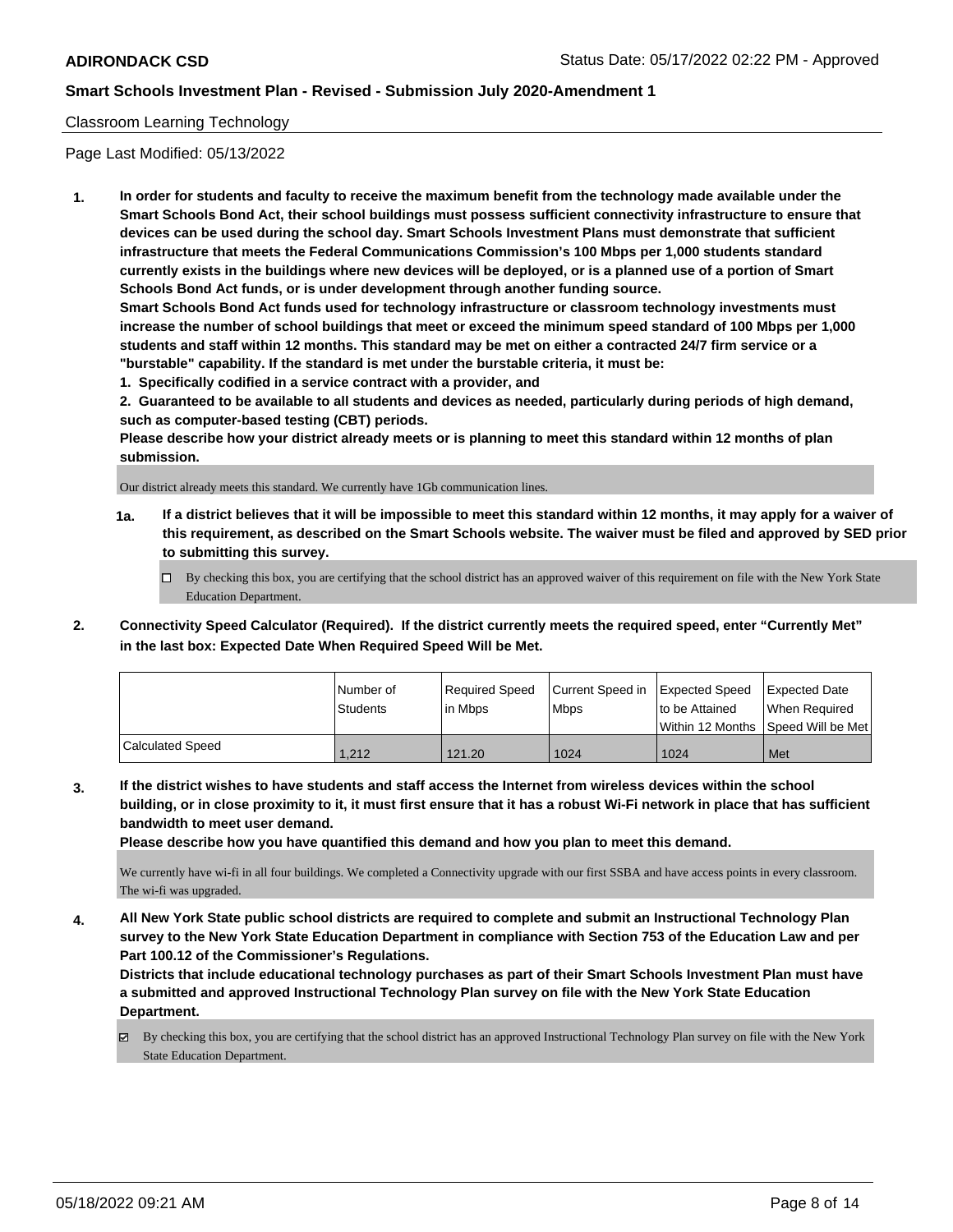### Classroom Learning Technology

Page Last Modified: 05/13/2022

**5. Describe the devices you intend to purchase and their compatibility with existing or planned platforms or systems. Specifically address the adequacy of each facility's electrical, HVAC and other infrastructure necessary to install and support the operation of the planned technology.**

Through our previous SSBA (July 2020) we purchased new interactive panels for each classroom - the contract included installation cost which was accidentally submitted by the company separately from our purchase order, therefore, the cost of the installation was not included in the July 2020 SSBA submission. The district needs the cost of installation to be included with our submission in order to be reimbursed.

#### **6. Describe how the proposed technology purchases will:**

- **> enhance differentiated instruction;**
- **> expand student learning inside and outside the classroom;**
- **> benefit students with disabilities and English language learners; and**
- **> contribute to the reduction of other learning gaps that have been identified within the district.**

**The expectation is that districts will place a priority on addressing the needs of students who struggle to succeed in a rigorous curriculum. Responses in this section should specifically address this concern and align with the district's Instructional Technology Plan (in particular Question 2 of E. Curriculum and Instruction: "Does the district's instructional technology plan address the needs of students with disabilities to ensure equitable access to instruction, materials and assessments?" and Question 3 of the same section: "Does the district's instructional technology plan address the provision of assistive technology specifically for students with disabilities to ensure access to and participation in the general curriculum?")**

**In addition, describe how the district ensures equitable access to instruction, materials and assessments and participation in the general curriculum for both SWD and English Language Learners/Multilingual Learners (ELL/MLL) students.**

## **Please note: If this plan has been identified as a Remote Learning Plan to be submitted and reviewed on an expedited basis, the district should explain how this plan will facilitate remote and hybrid learning, in lieu of responding to the question above.**

**From our July 2020 submission, explaining the need for new interactive panels**

The purchase of the panels and Chromebooks will enhance the current learning environment for all students. Given changes in education - both how we teach and how we learn - we need to take the next step in education and prepare video lessons, video chats with classes (even when school is not in session) and other digital learning means to keep a continuity of learning. Every student at Adirondack will need this educational support and these tools as soon as possible.

Every special education classroom and the student will have daily access and use of both products. Our ELL population is currently 1 student, however, this technology will be useful should we have an increase in ELL students. With a common device k-12, ELL students and teachers at any grade level can video conference and collaborate with other ELL students and teachers. (For example, we offer several Chinese classes at Middle and High School. With devices in hand, our students will be able to assist and create materials for our ELL student who speaks Chinese). As more ELL students enter the district, we can pair them with fellow students who may speak (or are learning to speak) the language. They can connect with BOCES staff that support ELL students. Working with ELL teachers (should more students enter the district) we will be ready on Day 1 of their entry to support them as successfully as possible.

Our staff has been trained on several Google for Education apps and extensions, as well as other software, that assists students with special needs on different materials, lessons, and support resources. During the COVID-19 closure, we used Chromebooks for continuity of learning for special education students to receive OT/PT/ST services and support their modifications as specified on their IEP.

**7. Where appropriate, describe how the proposed technology purchases will enhance ongoing communication with parents and other stakeholders and help the district facilitate technology-based regional partnerships, including distance learning and other efforts.**

#### **From our July 2020 submission, explaining the need for new interactive panels**

Teachers and parents will communicate through Google Classroom, Google Meet and other digital platforms such as Nearpod and Parent Square. Additionally, the interactive panel will offer a unique opportunity to conduct parent-teacher conferences for parents who are unable to attend in person (several parents struggle to attend in person due to work shifts or lack of transportation). We look to incorporate CSE meetings as well through this platform.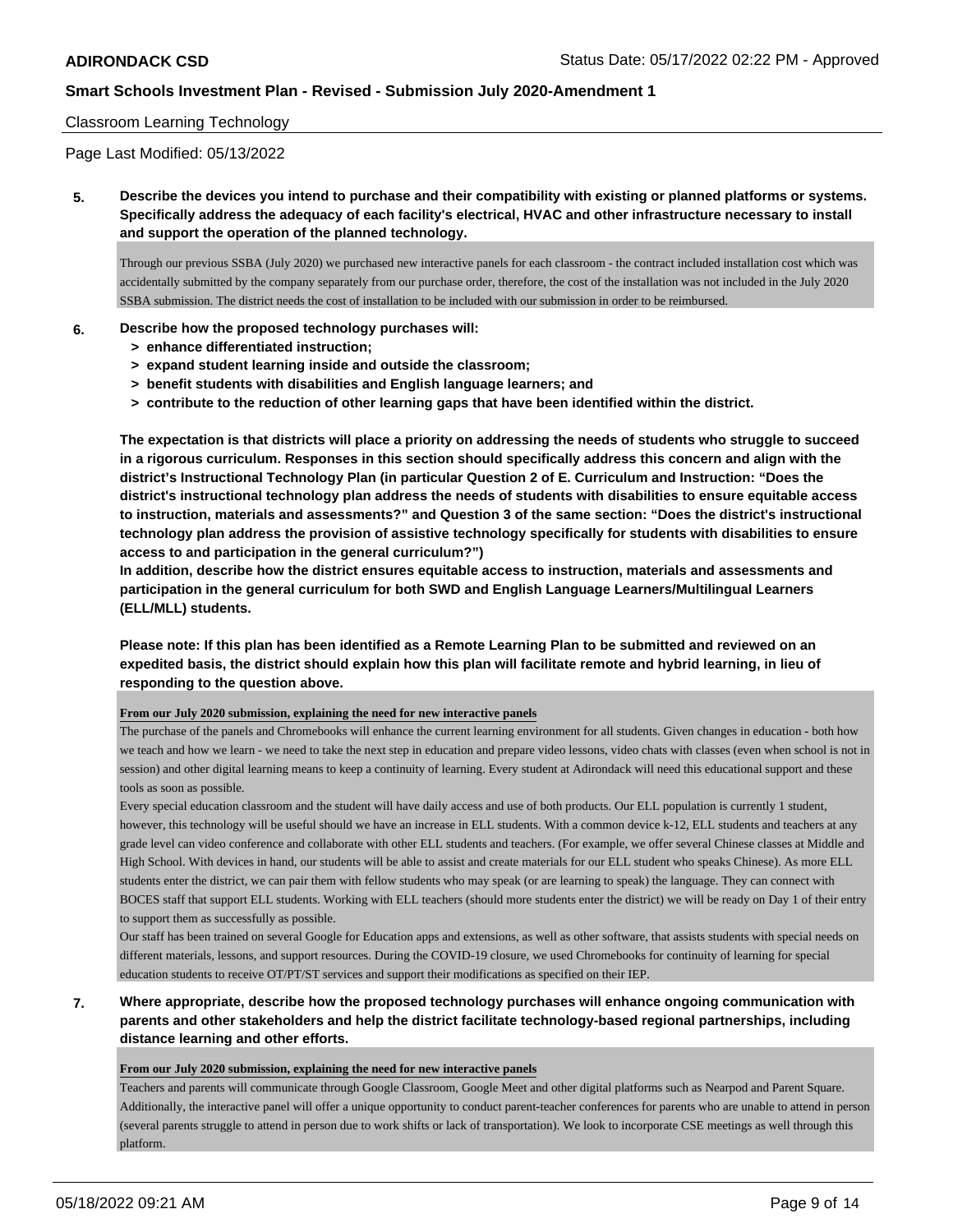#### Classroom Learning Technology

Page Last Modified: 05/13/2022

**8. Describe the district's plan to provide professional development to ensure that administrators, teachers and staff can employ the technology purchased to enhance instruction successfully.**

**Note: This response should be aligned and expanded upon in accordance with your district's response to Question 1 of F. Professional Development of your Instructional Technology Plan: "Please provide a summary of professional development offered to teachers and staff, for the time period covered by this plan, to support technology to enhance teaching and learning. Please include topics, audience and method of delivery within your summary."**

**Please note: If this plan has been identified as a Remote Learning Plan to be submitted and reviewed on an expedited basis, the district should provide a statement confirming that the district has provided or will provide professional development on these devices to its staff, in lieu of responding to the question above.**

**From our July 2020 submission, explaining the need for new interactive panels**

Professional Development will continue through a partnership with the MORIC and BOCES. We have several staff members who are Google Certified and they offer after school training. With the purchase of the interactive smart panels, we are begin given 3 days from the company with our purchase for on-site and webinar training.

2020-2021: Interactive panel professional development for Teachers and Administrators provided by ViewSonic

2020-2021: Google Training through MORIC, NYSCATE, and in-house sessions to support the integration of Classroom, Meet and Drive.

- **9. Districts must contact one of the SUNY/CUNY teacher preparation programs listed on the document on the left side of the page that supplies the largest number of the district's new teachers to request advice on innovative uses and best practices at the intersection of pedagogy and educational technology.**
	- By checking this box, you certify that you have contacted the SUNY/CUNY teacher preparation program that supplies the largest number of your new teachers to request advice on these issues.
	- **9a. Please enter the name of the SUNY or CUNY Institution that you contacted.**

SUNY Empire State College

**9b. Enter the primary Institution phone number.**

518.587.2100 ext 2537

**9c. Enter the name of the contact person with whom you consulted and/or will be collaborating with on innovative uses of technology and best practices.**

Leigh Yannuzzi

**10. To ensure the sustainability of technology purchases made with Smart Schools funds, districts must demonstrate a long-term plan to maintain and replace technology purchases supported by Smart Schools Bond Act funds. This sustainability plan shall demonstrate a district's capacity to support recurring costs of use that are ineligible for Smart Schools Bond Act funding such as device maintenance, technical support, Internet and wireless fees, maintenance of hotspots, staff professional development, building maintenance and the replacement of incidental items. Further, such a sustainability plan shall include a long-term plan for the replacement of purchased devices and equipment at the end of their useful life with other funding sources.**

By checking this box, you certify that the district has a sustainability plan as described above.

**11. Districts must ensure that devices purchased with Smart Schools Bond funds will be distributed, prepared for use, maintained and supported appropriately. Districts must maintain detailed device inventories in accordance with generally accepted accounting principles.**

By checking this box, you certify that the district has a distribution and inventory management plan and system in place.

**12. Please detail the type, quantity, per unit cost and total cost of the eligible items under each sub-category.**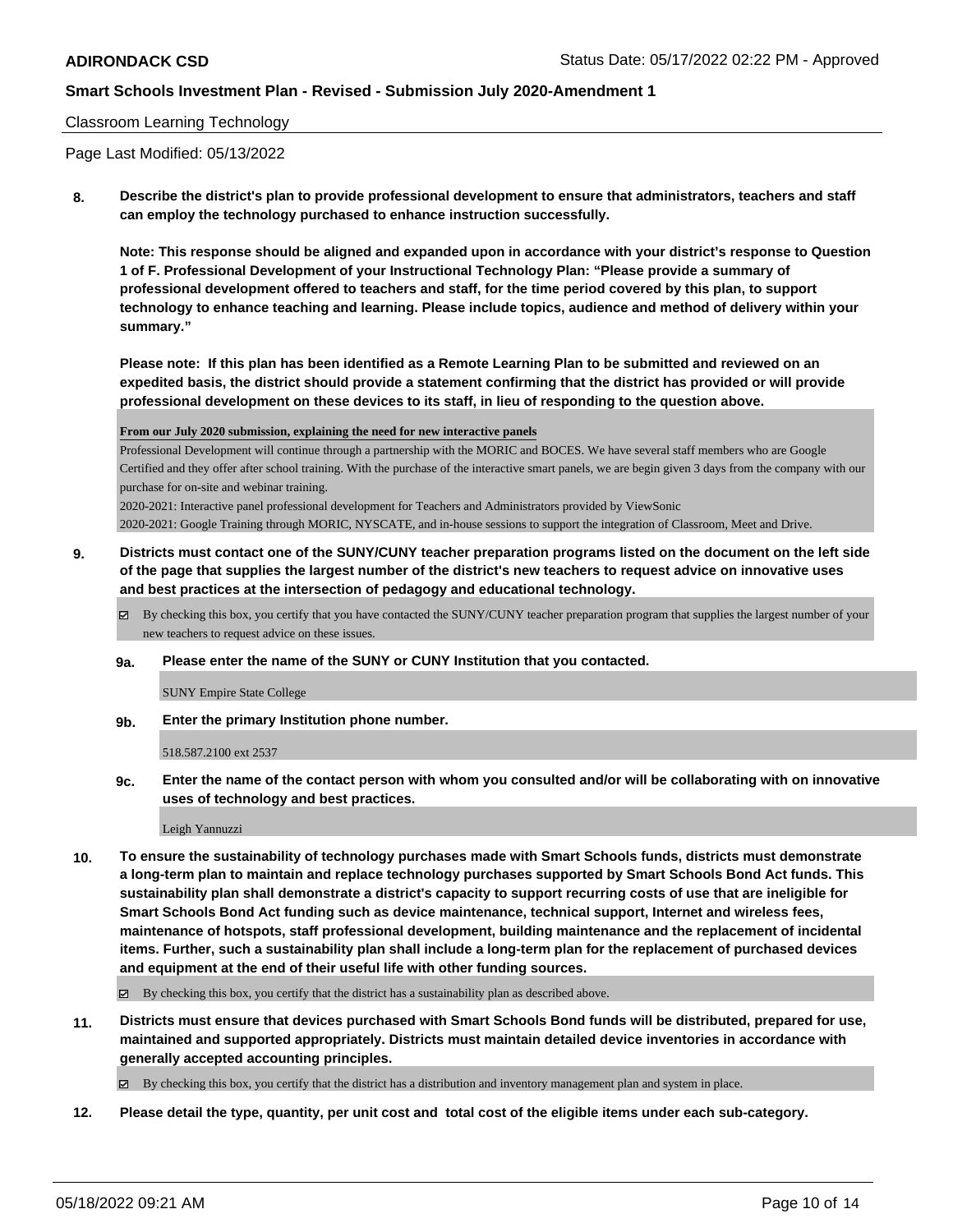## Classroom Learning Technology

Page Last Modified: 05/13/2022

| Select the allowable expenditure | I Item to be Purchased         | Quantity | Cost per Item | Total Cost |
|----------------------------------|--------------------------------|----------|---------------|------------|
| type.                            |                                |          |               |            |
| Repeat to add another item under |                                |          |               |            |
| each type.                       |                                |          |               |            |
| <b>Other Costs</b>               | Interactive Panel Installation | 121      | 700.00        | 84,700.00  |
|                                  |                                | 121      | 700.00        | 84,700     |

#### **13. Final 2014-15 BEDS Enrollment to calculate Nonpublic Sharing Requirement (no changes allowed.)**

|              | l Public Enrollment | Nonpublic Enrollment | <b>Total Enrollment</b> | l Nonpublic<br>l Percentage |
|--------------|---------------------|----------------------|-------------------------|-----------------------------|
| l Enrollment | 1,240               |                      | 1.240.00                | 0.00                        |

### **14. If you are submitting an allocation for Classroom Learning Technology complete this table.**

|                          | Public School Sub-Allocation | <b>Estimated Nonpublic Loan</b><br>Amount<br>(Based on Percentage Above) | Estimated Total Public and<br>Nonpublic Sub-Allocation |
|--------------------------|------------------------------|--------------------------------------------------------------------------|--------------------------------------------------------|
| Interactive Whiteboards  | (No Response)                | 0.00                                                                     | 0.00                                                   |
| <b>Computer Servers</b>  | (No Response)                | 0.00                                                                     | 0.00                                                   |
| <b>Desktop Computers</b> | (No Response)                | 0.00                                                                     | 0.00                                                   |
| <b>Laptop Computers</b>  | (No Response)                | 0.00                                                                     | 0.00                                                   |
| <b>Tablet Computers</b>  | (No Response)                | 0.00                                                                     | 0.00                                                   |
| <b>Other Costs</b>       | 84,700.00                    | 0.00                                                                     | 84,700.00                                              |
| Totals:                  | 84.700.00                    | 0                                                                        | 84,700                                                 |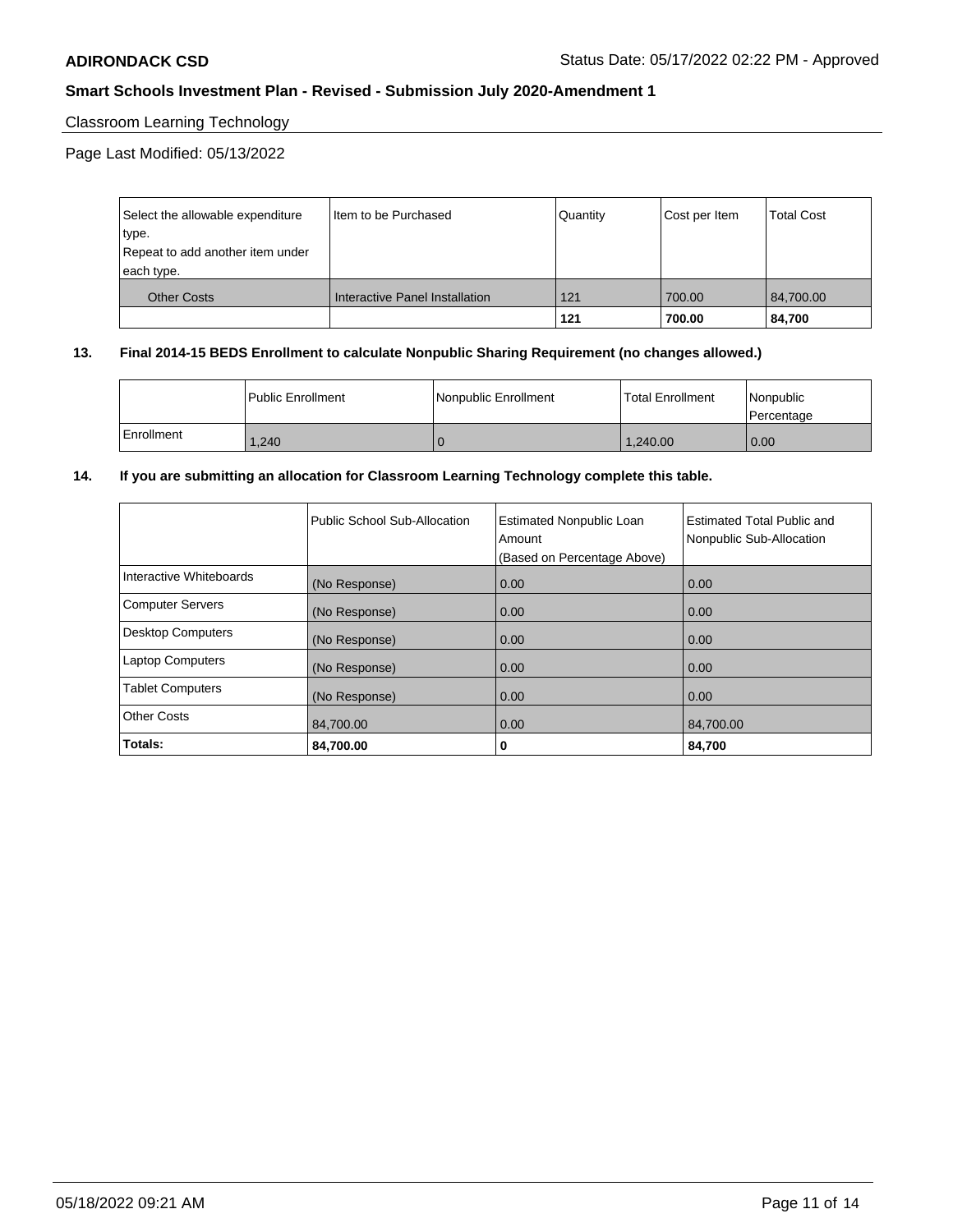#### Pre-Kindergarten Classrooms

Page Last Modified: 02/15/2022

**1. Provide information regarding how and where the district is currently serving pre-kindergarten students and justify the need for additional space with enrollment projections over 3 years.**

(No Response)

- **2. Describe the district's plan to construct, enhance or modernize education facilities to accommodate prekindergarten programs. Such plans must include:**
	- **Specific descriptions of what the district intends to do to each space;**
	- **An affirmation that new pre-kindergarten classrooms will contain a minimum of 900 square feet per classroom;**
	- **The number of classrooms involved;**
	- **The approximate construction costs per classroom; and**
	- **Confirmation that the space is district-owned or has a long-term lease that exceeds the probable useful life of the improvements.**

(No Response)

**3. Smart Schools Bond Act funds may only be used for capital construction costs. Describe the type and amount of additional funds that will be required to support ineligible ongoing costs (e.g. instruction, supplies) associated with any additional pre-kindergarten classrooms that the district plans to add.**

(No Response)

**4. All plans and specifications for the erection, repair, enlargement or remodeling of school buildings in any public school district in the State must be reviewed and approved by the Commissioner. Districts that plan capital projects using their Smart Schools Bond Act funds will undergo a Preliminary Review Process by the Office of Facilities Planning.**

**Please indicate on a separate row each project number given to you by the Office of Facilities Planning.**

| Project Number |  |
|----------------|--|
| (No Response)  |  |

**5. Please detail the type, quantity, per unit cost and total cost of the eligible items under each sub-category.**

| Select the allowable expenditure          | Item to be purchased | Quantity      | Cost per Item | <b>Total Cost</b> |
|-------------------------------------------|----------------------|---------------|---------------|-------------------|
| type.<br>Repeat to add another item under |                      |               |               |                   |
| each type.                                |                      |               |               |                   |
| (No Response)                             | (No Response)        | (No Response) | (No Response) | 0.00              |
|                                           |                      | o             | 0.00          |                   |

**6. If you have made an allocation for Pre-Kindergarten Classrooms, complete this table.**

**Note that the calculated Total at the bottom of the table must equal the Total allocation for this category that you entered in the SSIP Overview overall budget.**

| <b>Totals:</b>                           | 0.00           |
|------------------------------------------|----------------|
| <b>Other Costs</b>                       | (No Response)  |
| Enhance/Modernize Educational Facilities | (No Response)  |
| Construct Pre-K Classrooms               | (No Response)  |
|                                          | Sub-Allocation |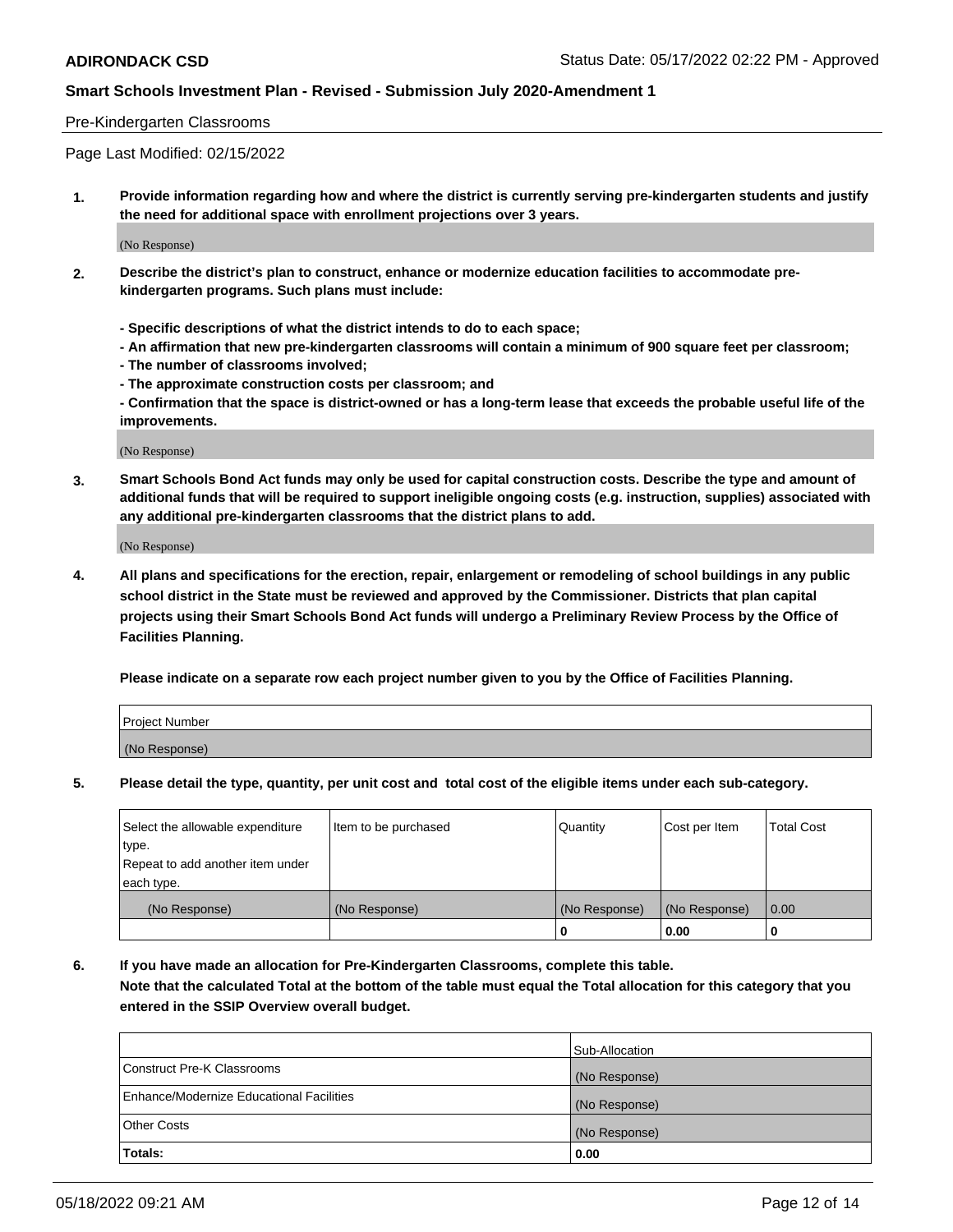Replace Transportable Classrooms

Page Last Modified: 02/15/2022

**1. Describe the district's plan to construct, enhance or modernize education facilities to provide high-quality instructional space by replacing transportable classrooms.**

(No Response)

**2. All plans and specifications for the erection, repair, enlargement or remodeling of school buildings in any public school district in the State must be reviewed and approved by the Commissioner. Districts that plan capital projects using their Smart Schools Bond Act funds will undergo a Preliminary Review Process by the Office of Facilities Planning.**

**Please indicate on a separate row each project number given to you by the Office of Facilities Planning.**

| <b>Project Number</b> |  |
|-----------------------|--|
| (No Response)         |  |

**3. For large projects that seek to blend Smart Schools Bond Act dollars with other funds, please note that Smart Schools Bond Act funds can be allocated on a pro rata basis depending on the number of new classrooms built that directly replace transportable classroom units.**

**If a district seeks to blend Smart Schools Bond Act dollars with other funds describe below what other funds are being used and what portion of the money will be Smart Schools Bond Act funds.**

(No Response)

**4. Please detail the type, quantity, per unit cost and total cost of the eligible items under each sub-category.**

| Select the allowable expenditure | Item to be purchased | Quantity      | Cost per Item | <b>Total Cost</b> |
|----------------------------------|----------------------|---------------|---------------|-------------------|
| type.                            |                      |               |               |                   |
| Repeat to add another item under |                      |               |               |                   |
| each type.                       |                      |               |               |                   |
| (No Response)                    | (No Response)        | (No Response) | (No Response) | 0.00              |
|                                  |                      | U             | 0.00          |                   |

**5. If you have made an allocation for Replace Transportable Classrooms, complete this table.**

**Note that the calculated Total at the bottom of the table must equal the Total allocation for this category that you entered in the SSIP Overview overall budget.**

|                                                | Sub-Allocation |
|------------------------------------------------|----------------|
| Construct New Instructional Space              | (No Response)  |
| Enhance/Modernize Existing Instructional Space | (No Response)  |
| <b>Other Costs</b>                             | (No Response)  |
| Totals:                                        | 0.00           |